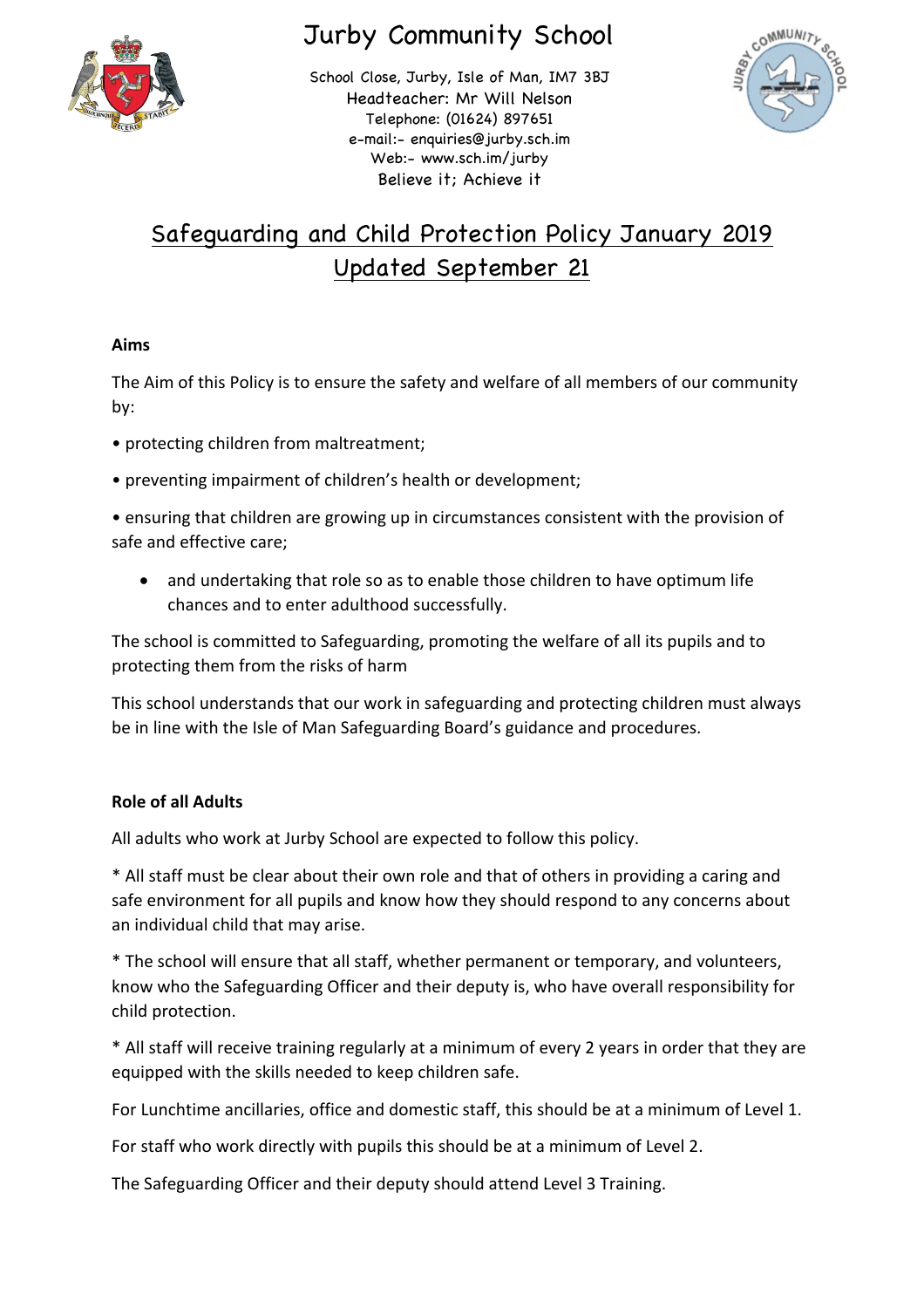## **Responsibilities**

The Head Teacher, is the Safeguarding Officer.

The Deputy Safeguarding Officer is Alison Dennett. In the event of the Headteachers absence she will liaise with other staff to carry out any action necessary.

They are responsible for:

• co-ordinating action within the school and liaising with the Department of Health and Social Care (DHSC), and other agencies over cases of abuse and suspected abuse.

- acting as a source of advice within the school
- ensuring the staff are familiar with the policies and procedures
- referral of individual cases and suspected abuse
- liaising with agencies about individual cases, including attendance at Conferences
- organising training on Child Protection within school

#### **Induction of new Adults (Paid and Volunteers)**

Anybody new to our school will be informed of the main points of this policy and given a copy to read as part of their induction procedure (Induction of staff policy). Any member of staff who has not attended appropriate training within the last two years will be required to attend training as soon as possible. Volunteers will be strongly encourage to also attend.

Before a volunteer starts work in school they must meet with the Headteacher or his representative and be briefed on Child Protection.

#### **Child Protection – Recognition and Response to Abuse**

All adults working in the school are well placed to notice any physical, emotional or behavioural signs that a child may be suffering significant harm. We understand that harm means the ill- treatment or impairment of a child's health and/or development, including that caused as a result of witnessing the ill-treatment of another person (eg Domestic Abuse).

All staff must be alert to any possible indicators that a child is suffering harm and report any concerns to the Safeguarding Officer or their deputy. All staff must recognise that it is a statutory duty to ensure that children are protected from harm.

We recognise that there are four definitions of child abuse.

The four categories of child abuse are as follows:

• Physical Abuse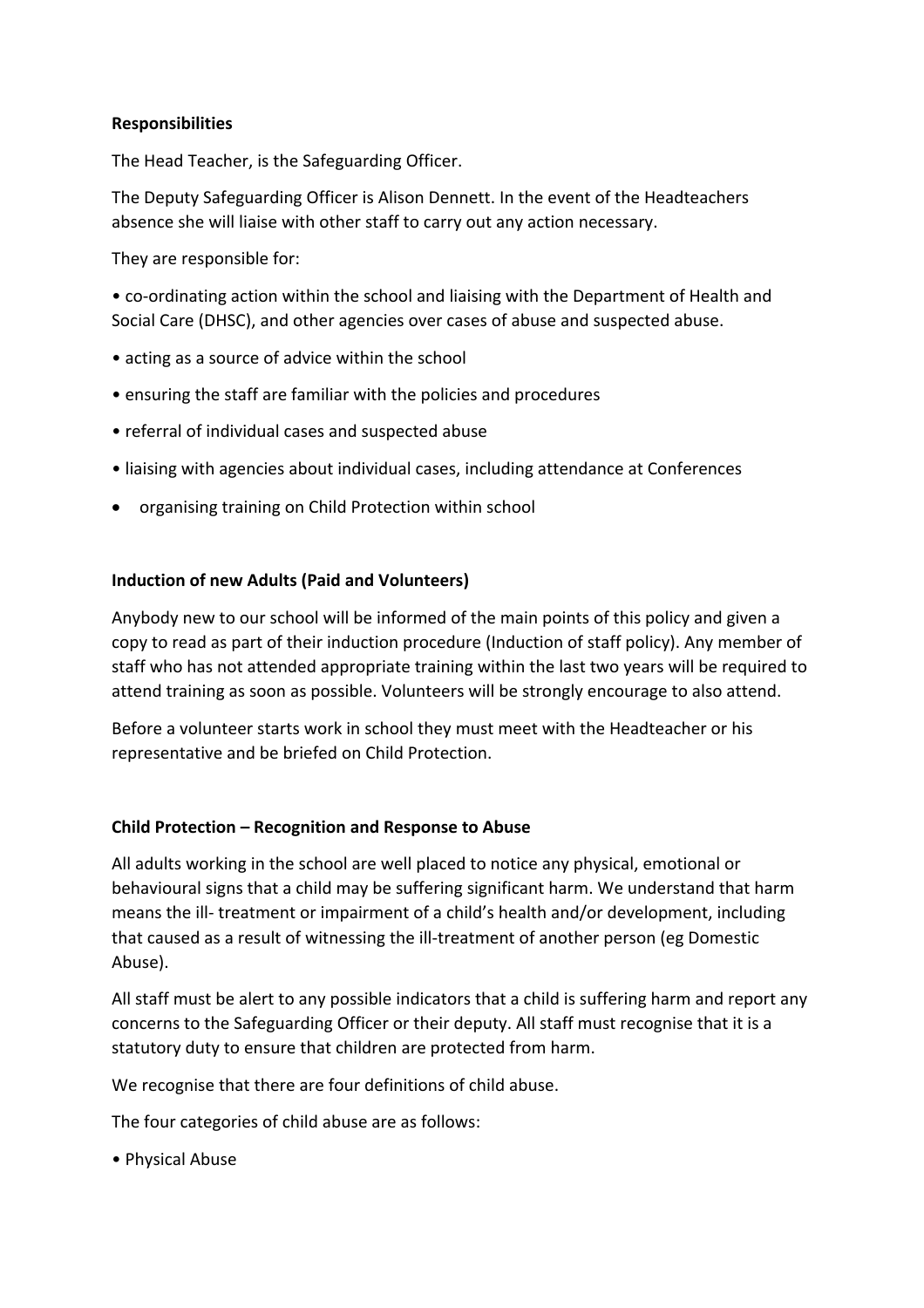- Sexual Abuse
- Emotional Abuse, and
- Neglect

**Physical Abuse** May include: hitting, kicking, shaking, throwing, biting, poisoning, burning, scalding, drowning, suffocating or otherwise causing physical harm to a child including the deliberate fabrication or causation of illness in a child.

May be recognised by: Physical injury such as bruising, bite marks, burns and scalds, fractures but also by aggressive behaviour. A child's play and role play may also indicate physical abuse. It may also be an indicator of concern where a parent gives an explanation inconsistent with the injury or gives several different explanations for the injury.

It is not appropriate for any member of staff to undress, photograph or body map any child in an attempt to see physical injury. This is the role of investigating agencies.

**Sexual Abuse** May Include: Involving or forcing or enticing a child to take part in sexual activities, whether or not the child is aware of what is happening. Such activities may involve sexual acts (penetrative or non-penetrative) or may include involving children in watching or taking part in pornographic material or to encourage children to behave in sexually inappropriate ways.

May be recognised by: Inappropriate sexualised conduct, age inappropriate sexualised play or conversation, sexually harmful behaviour – contact or non-contact, self-harm, eating disorders, anxiousness or unwillingness to remove clothes – sports / PE etc, pain or itching in genital area, blood on underclothes, bruising in genital region and / or inner thighs etc.

**Emotional Abuse** May Include: The persistent emotional ill-treatment of a child such as to cause severe and persistent adverse effects on the child's emotional development, mental health, behaviour and self- esteem. This may caused by conveying to children that they are worthless, unloved or unvalued or by developmentally inappropriate expectations being made or by causing children to frequently feel frightened or the exploitation or corruption of children.

May be recognised by: Developmental delay, attachment issues, aggressive behaviour, appeasing behaviour, watchfulness or stillness, low self esteem, withdrawn or a loner, or having difficulty in forming relationships. Emotional abuse may be difficult to recognise as signs are usually behavioural rather than physical. Signs of emotional abuse may be associated or similar to other forms of abuse so presence of emotional abuse may indicate other abuse is prevalent as well.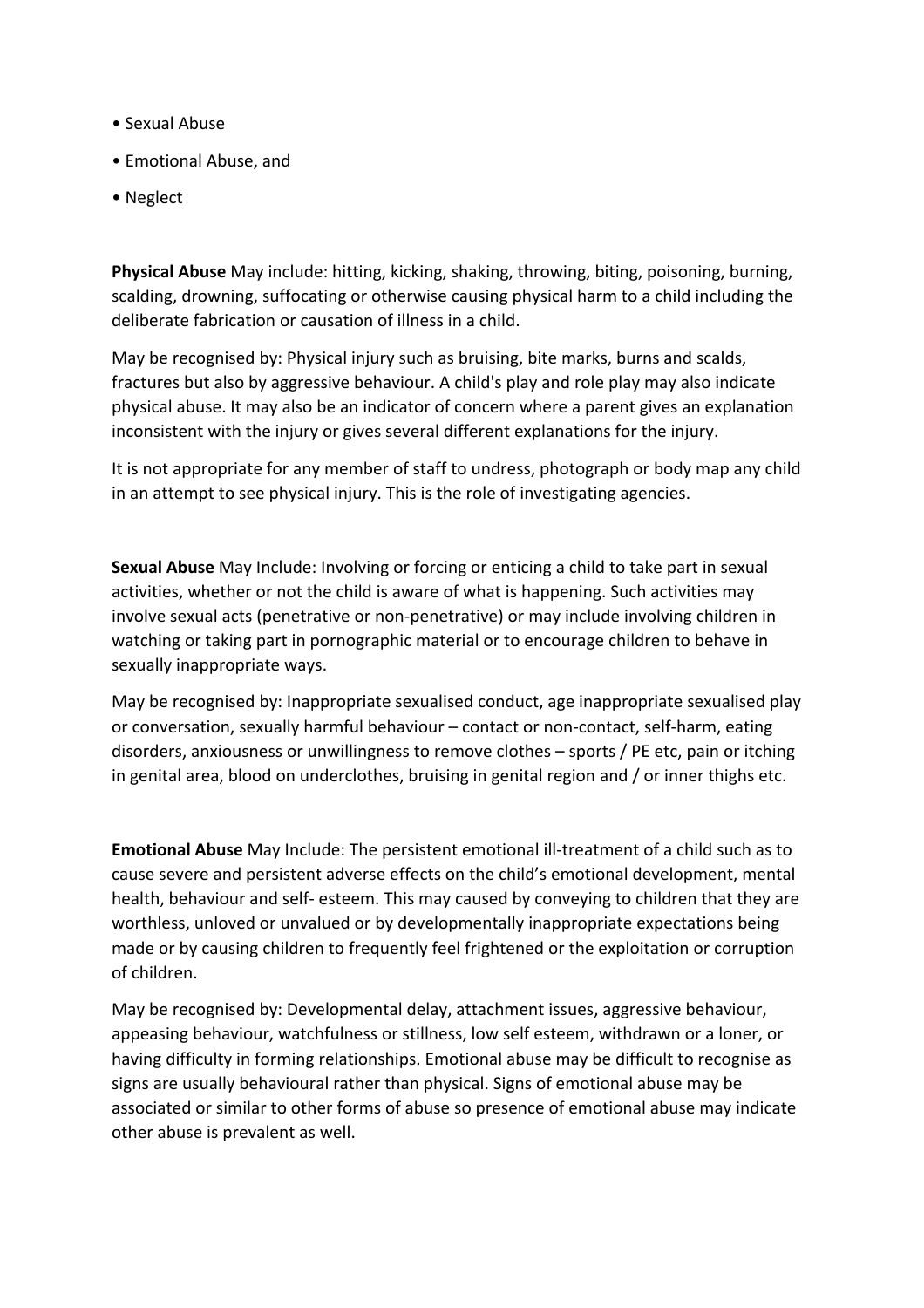**Neglect** May include: The persistent failure to meet a child's basic physical and/or psychological needs, likely to result in the serious impairment of the child's health or development (growth and intellect) such as failing to provide adequate food, shelter (including keeping children safe), clothing, or neglect of or unresponsiveness to a child's basic emotional needs.

May be recognised by: Being constantly hungry; constantly tired; have a poor state of clothing; be emaciated; have untreated medical problems; be frequently late or have poor or non-attendance at school; have low self esteem; display neurotic behaviour and/or have poor social relationships, have poor personal hygiene. A neglected child may also be apathetic, fail to thrive, or be left with or in the care of adults under the influence of alcohol or drug misuse.

# **Safeguarding – Providing a Safe Environment**

All parents and carers must feel secure in the knowledge that they are entrusting their children to adults who will strive to keep them safe at school. We will do this by:

• Promoting a caring, safe and positive environment within the school.

• Ensuring that our staff are appropriately trained in safeguarding and child protection according to their role and responsibilities and keep a record of all training undertaken.

- Ensuring that safeguarding is an essential requirement on all job specifications and interviews when recruiting.
- Ensuring that all adults who work in our school have a clear and up to date DBS Certificate, and that any adult who does not (e.g. parent helper, visitor) does not have unsupervised access to children.

• Encouraging the self-esteem and self-assertiveness of all pupils through the curriculum so that the children themselves become aware of danger and risk and what acceptable behaviour is and what is not. (PSHE/SEAL curriculum)

• Working in partnership with all other services and agencies involved in the safeguarding of children.

• Undertaking risk assessments when planning out of school activities or trips and sharing issues like 'stranger danger' with children before trips take place.

• Ensuring that any community groups which use our premises for the provision of services to children have child protection knowledge and understanding evidenced by a policy or are prepared to adopt our policy.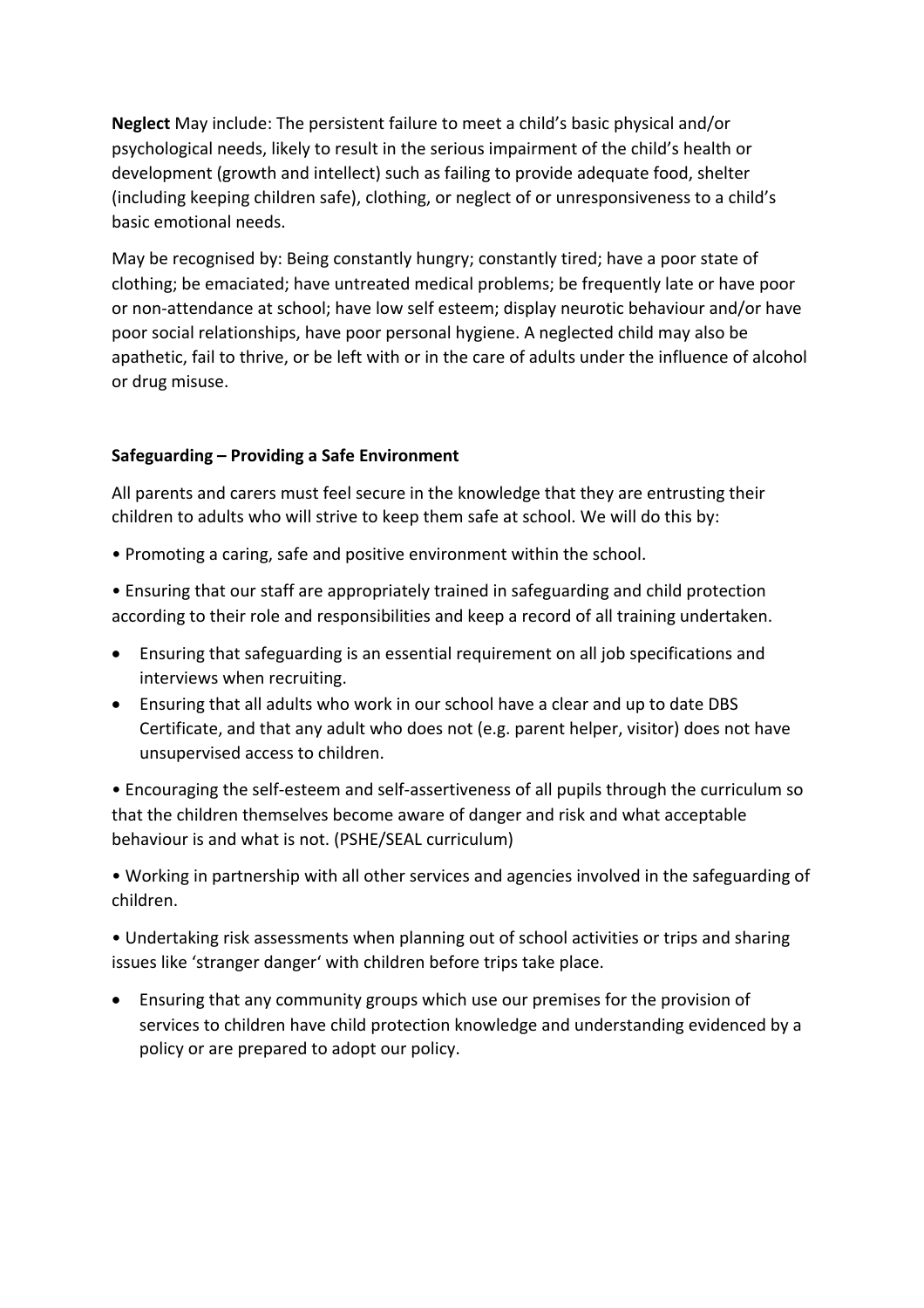## **Child Protection Procedures - Responding to concerns about individual children**

All children must be able to place their trust and confidence in any adult working in the school. They must feel sure that they can speak about any worries or concerns they may have and that they will be listened to, taken seriously and responded to appropriately. All staff must therefore know what to do if a child chooses to talk to them about any matter, which raises child protection concerns.

### **Guidance on dealing with suspected abuse**

### **A simple guide is provided as Appendix A and B. More detailed information is below.**

All staff must refer concerns to the designated teacher as soon as possible. In the meantime, they should:

- listen to the pupil, keeping calm and offering reassurance
- observe bruises but should not ask a child to remove or adjust their clothing to observe them
- if a disclosure is made the child should lead the discussion. Do not press for details by asking questions
- Listen do not investigate. Use questions such as "is there anything else you would

like to tell me?"

- Accept what the pupil says without challenge reassure them that they are doing the right thing and that you recognise how hard it is for them
- Don't lay blame or criticise either the child or the perpetrator
- Don't promise confidentiality explain that they have done the right thing and who

you will need to tell and why.

#### **All staff must:**

• Listen to what the child is saying without interruption and without asking leading questions.

- Respect the child's right to privacy but not promise confidentiality
- Reassure the child that s/he has done the right thing in telling.

• Explain to the child that in order to keep him/her safe from harm the information that has been shared must be passed on.

• Report what has been disclosed to the Safeguarding Officer immediately. If they and their deputy are not in school it should be reported to DESC's Safeguarding Officer or their Deputy. (this must never be left until the next day).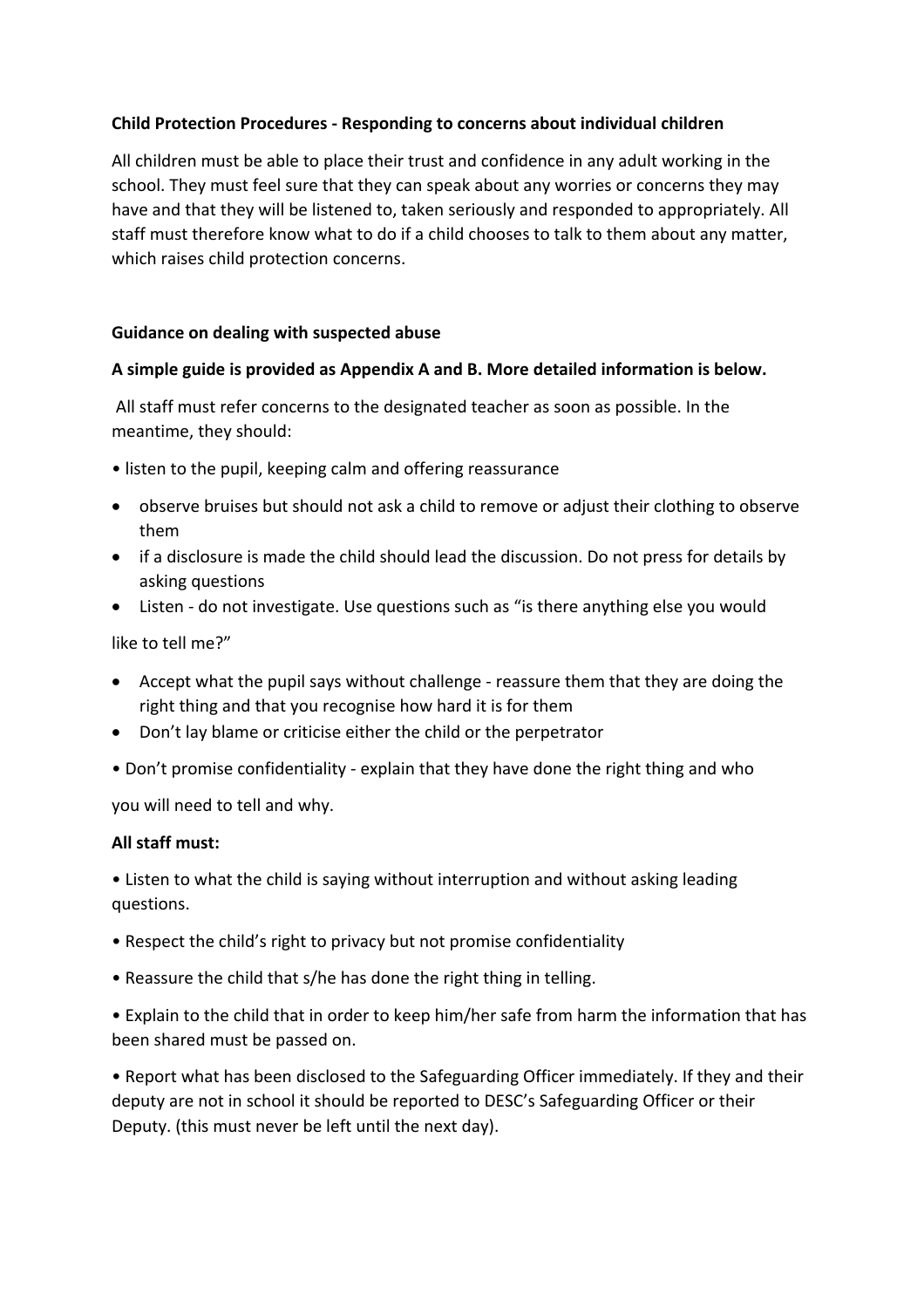- Report unexplained injuries to a child to the Safeguarding Officer immediately. If they and their deputy are not in school it should be reported to DESC's Safeguarding Officer or their Deputy. (this must never be left until the next day).
- IMPORTANT: It is not appropriate for any member of staff to undress, photograph or body map any child in an attempt to see physical injury. This is the role of child protection and investigating agencies.

• Record, as soon as is practicable, what was said using the child's actual words, using a Logging a Concern Form - Paper copies in staff room

- Sign and date the record.
- Information should only be shared with those that need to know.
- when in doubt ask for guidance/support.

#### **The Designated Person/People for Child Protection will:**

- Assess any urgent medical needs of the child.
- Consider whether the child has suffered, or is likely to suffer significant harm.
- Check whether the child is currently subject to a Child Protection Plan or has been previously subject to a Plan.
- Confirm whether any previous concerns have been raised by staff.

• Consider whether the matter should be discussed with the child's parents or carers or whether to do so may put the child at further risk of harm because of delay or the parent's possible actions or reactions.

• Seek advice if unsure that a child protection referral should be made.

The Safeguarding Officer may contact the DESC's Child Protection and Safeguarding Officer, for additional support or guidance. They will then either make a referral to Children and Families Services or, if a referral is not considered appropriate at that stage, make full written records of the information that they have received detailing the reasons for the judgement that the matter was not referred to the local authority.

#### **Pupil Information**

We recognise the importance of keeping up-to-date and accurate information about pupils. We will annually ask all parents/carers to provide us with the following information and to notify us of any changes that occur.

- names and contact details of persons with whom the child normally lives
- names and contact details of all persons with parental responsibility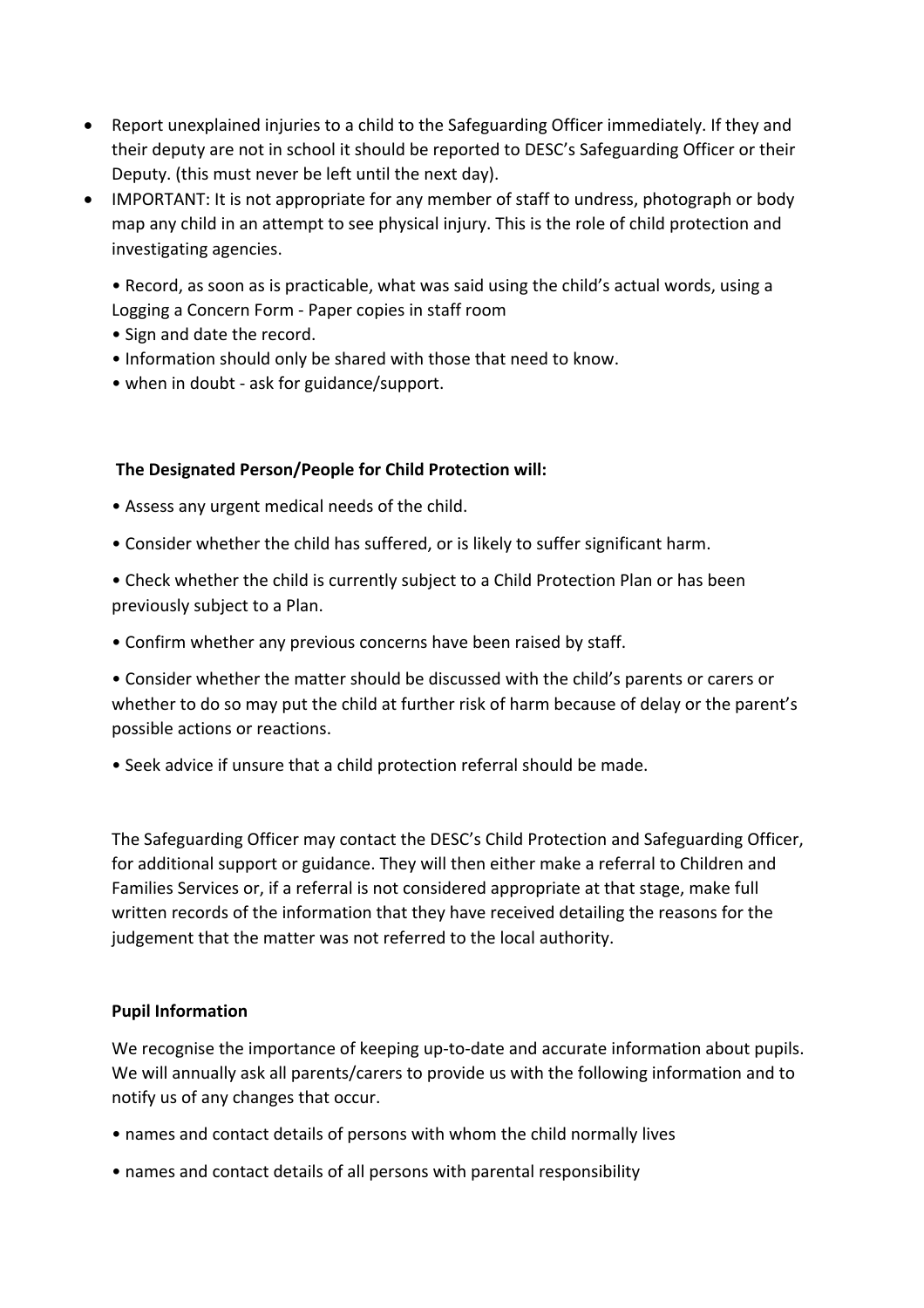- emergency contact details
- details of any persons authorised to collect the child from school (if different from above)

• any relevant court orders in place including those which affect any person's access to the child (e.g. Residence Order, Contact Order, Care Order, Injunctions etc.)

- name and contact detail of G.P.
- any other factors which may impact on the safety and welfare of the child.

**Confidentiality** Information about pupils given to us by the children themselves, their parents or carers, or by other agencies will remain confidential. Staff will be given relevant and appropriate information on a "need to know" basis in order to support the child if it is necessary and appropriate.

We are, however, under a duty to share any information, which is of a child protection nature. We understand that this is in the best interests of the child and overrides any other duties we have regarding confidentiality and information sharing.

We have a duty to keep any records which relate to child protection work undertaken by us or our partner agencies and to ensure that these are kept apart from the main pupil record, stored securely and only accessible to key members of staff. We also have a duty to send copies of these records to any school to which the pupil transfers.

**Referrals to others** If we have a reason to be concerned about the welfare of a child we will always seek to discuss this with the child's parents or carers in the first instance. On occasion, according to the nature of our concern, it may be necessary for us to make an immediate referral to Children's Social Care, when to do otherwise may put the child at risk of further harm either because of delay, or because of the actions of the parents or carers.

## **Allegations against staff**

All school staff should take care not to place themselves in a vulnerable position with a child. It is always advisable that work with individual children or meetings with parents are conducted in view of other adults.

We understand that a pupil may make an allegation against a member of staff. If such an allegation is made, the member of staff receiving the allegation will immediately inform the Head teacher/Deputy Head teacher or the most senior teacher if they are not present.

If the allegation is determined to be a safeguarding issue, the Head teacher/Deputy Head teacher on all such occasions will discuss the content of the allegation with the Department of Education Sport and Culture's Child Protection and Safeguarding Officer. Their advice will be followed.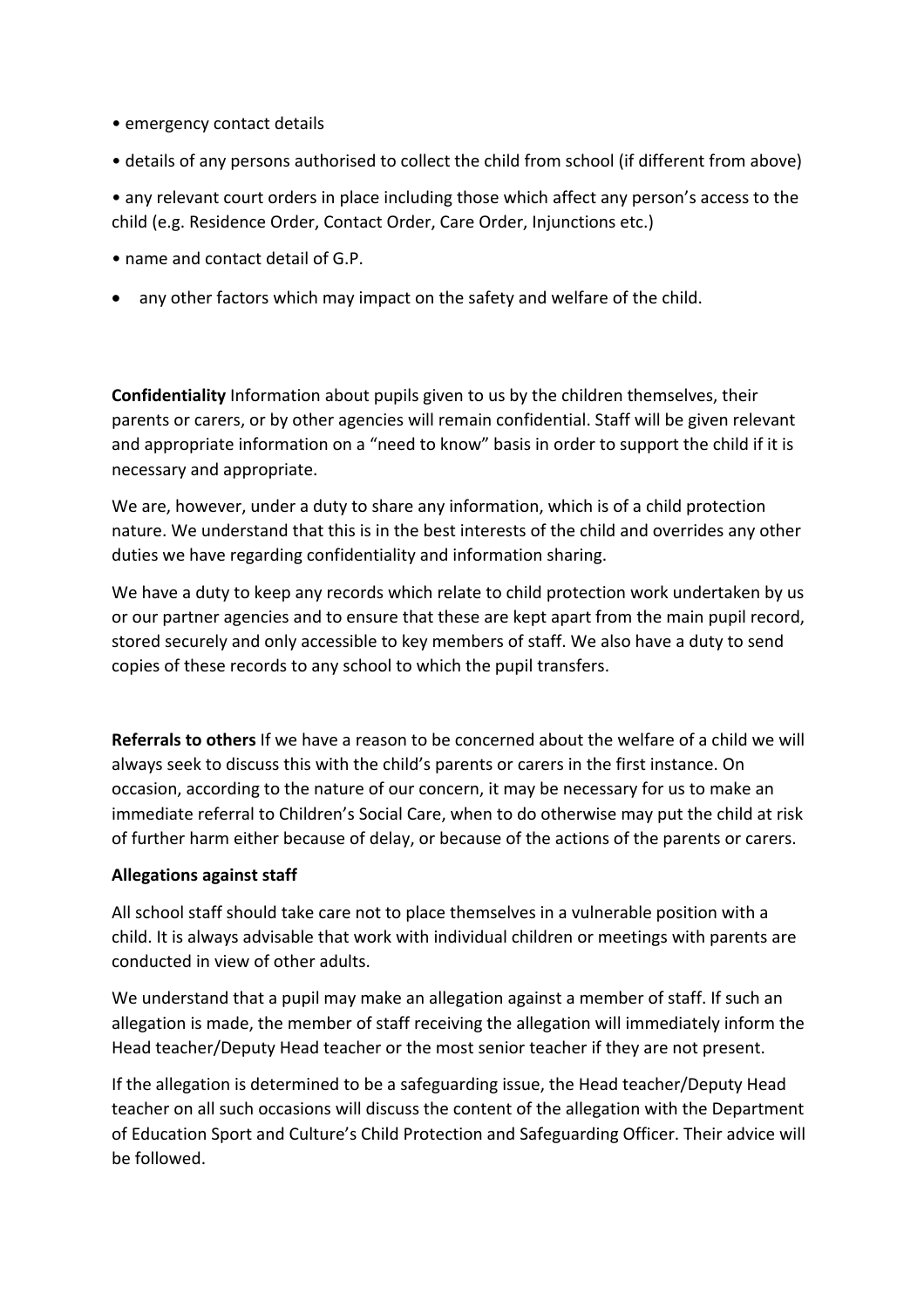We recognise that children cannot be expected to raise concerns in an environment where staff fails to do so. All staff will therefore be made aware of their duty to raise concerns about the attitude or actions of colleagues.

If an allegation is made to a member of staff concerning the behaviour of the Head teacher, the person receiving the allegation will immediately inform the schools Link Advisor.

## **Guidance for Safeguarding & Child Protection in Specific Circumstances**

**Photographs** The school will annually ask permission from parents with regard to photographing children. The school will never publish a photograph of a child with their full name, although parents may choose to allow the press to do this.

**Attendance** We are aware that a pupil's unexplained absence from school could mean that they are at risk from harm. (1) We will always report an unexplained absence of a child with a Child Protection Plan to the child's social worker within one day. (2) We will always seek to clarify the reason for a child's absence from school with the child's parent or carer as soon as is practicable on the first day. (3) We will report a continued absence about which we have not been notified by the parent or carer to the Education Welfare Service. (4) We will always report to the Education Welfare Service the continued absence of a child known or thought to have been taken overseas if the child does not return to school on the expected return date.

**Pupil Behaviour** We will aim to maintain a safe and calm environment by expecting good behaviour from our pupils in line with our behaviour policy.

We are aware that any physical response from a member of staff to a pupil's poor behaviour could lead to a child protection concern being raised by the child or parent/carer. (1) No member of staff will use force when dealing with a pupil's breach of our behaviour policy unless the potential consequences of not physically intervening are sufficiently serious to justify such action. The acceptable method for Positive Handling is Team Teach. (2) We will always record any occasion when physical intervention has been necessary in the 'Bound and Numbered book' located in the School office. (3) We will always notify parents or carers of any such incident.

**Bullying** We understand that bullying is harmful to children. We have an anti-bullying policy that sets out our aim of ensuring no child becomes a victim of bullying and the work that we carry out in school aims to foster an environment where bullying behaviour is known to be unacceptable. We will always take seriously any reports of bullying and respond appropriately.

We understand that bullying may take different forms and may include racist or homophobic behaviour. Any such reported or observed incident will be dealt with in accordance with our anti- bullying policy.

**E-Safety** We recognise that children's use of the Internet is an important part of their education but that there are risks of harm associated with its use. We have an e-safety